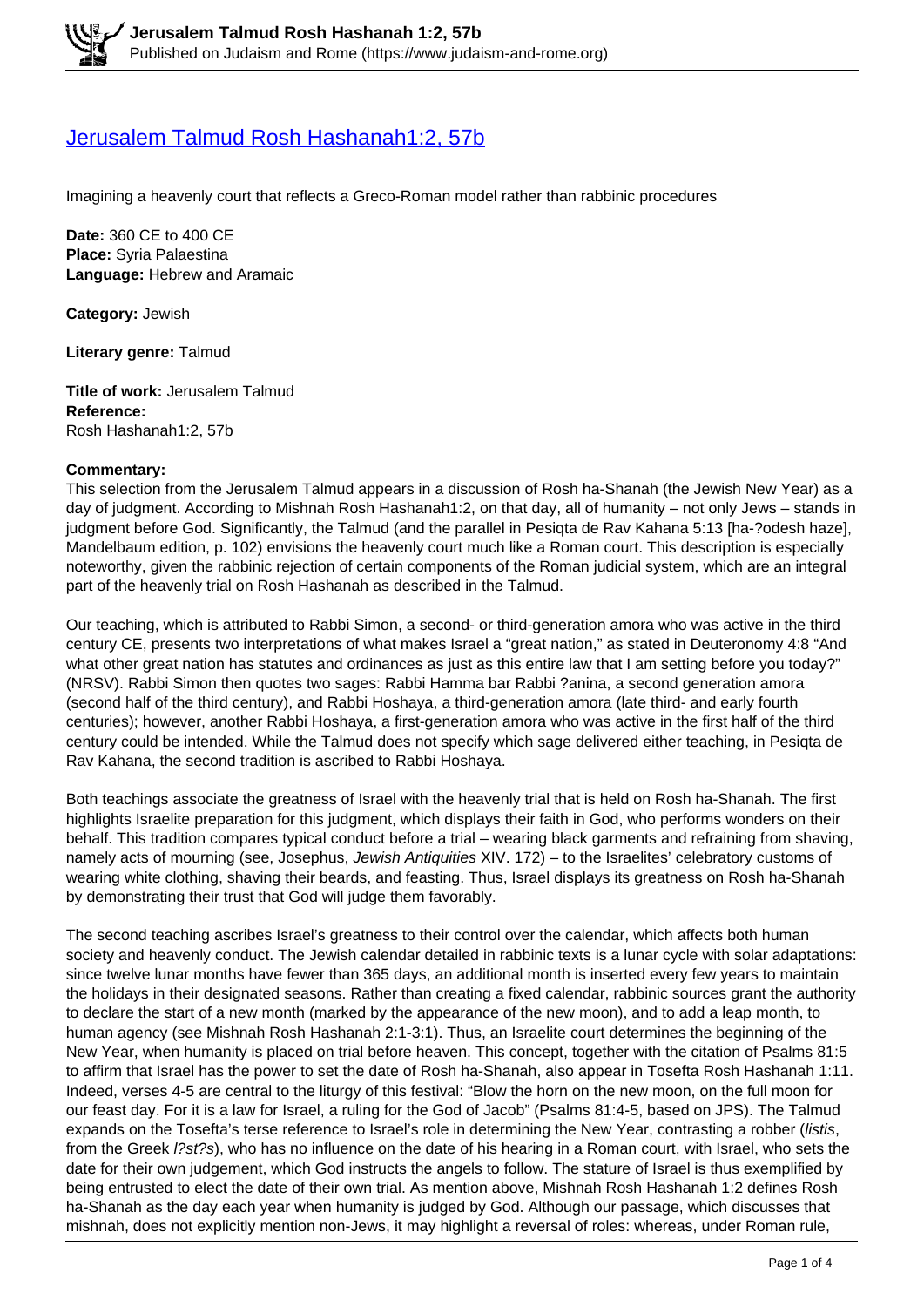Jews had little political or juridical authority, here they are responsible for determining the trial date before God for themselves as well as the Romans.

As noted above, it is significant that this heavenly court resembles a Roman court more closely than its rabbinic counterpart. First, this court features a bimah (from the Greek b?ma), a platform erected for a judicial tribunal or where a judge would position himself; namely, "a special tribunal or platform on which the magistrate sat and which was erected when there was no regular law court" (Christine Elizabeth Hayes, Between the Babylonian and Palestinian Talmuds, p. 79; for the bimah as a symbol of a Roman court, see Leviticus Rabbah 13:5 [part one]).

Second, this text depicts the heavenly court with professional defenders (sanigorin, from the Greek sun?goros) and accusers or prosecutors (*qateqorin*, from the Greek kat?goros); both had important roles in Roman courts (see, Riggsby, Roman Law, p. 115; Hidary, Rabbis and Classical Rhetoric, p. 222; for more on these terms in tannaitic sources, see the commentary on **Mekhilta de Rabbi Ishmael, Kasfa [Mishpatim] 20**). By contrast, according to rabbinic literature, in Israelite courts, judges were responsible for examining witnesses, without the involvement of specialized defenders and prosecutors (on adversarial and inquisitorial courts, see Hidary, Rabbis and Classical Rhetoric, p. 217-221; in the rabbinic context, p. 222-238). Richard Hidary notes that the sages created "a system in opposition to the corruption they saw in the Roman legal system" (Rabbis and Classical Rhetoric, p. 241). Given the principled rejection and, therefore, absence of these positions in the Jewish justice system as portrayed in rabbinic literature, their inclusion in this talmudic depiction of the heavenly court on Rosh ha-Shanah is striking (see an explanation for this dissonance in Hidary, Rabbis and Classical Rhetoric, p. 240-263). In our case, the fact that God needs to re-set the court – the platform, advocates and accusers – heightens the drama and the portrayal of Israel's supremacy.

When analyzing this text, the third-century context of these sages and the fourth-century realities of its redactors are significant: Jews lacked power under Roman rule. Yet, in the Jerusalem Talmud, Israel is responsible for their calendar, which affects the heavenly justice system and, by extension, has fundamental implications for humanity as a whole.

Keywords in the original language:

- ????
- ???
- ????
- ??? ???
- ????
- ???
- ???
- ???
- ???
- ?????
- ?????
- ???
- ??????
- ????? ????
- ????
- ??????
- ??
- ?????
- ???
- ?????
- ??? ????
- ??? ??????
- ??? ??? ?? ?????
- ??? ?????
- ??????
- ?????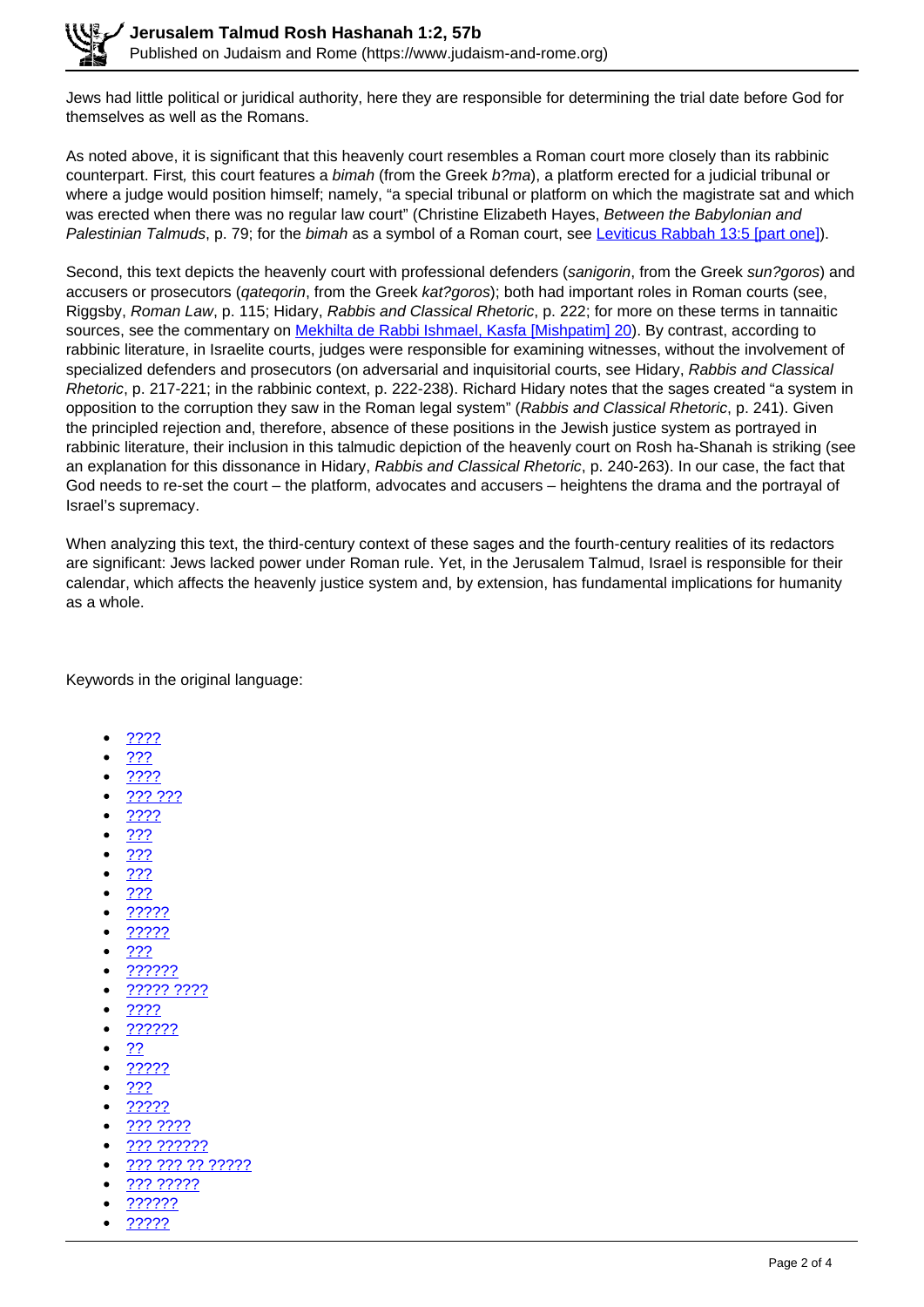

???

Thematic keywords in English:

- $\bullet$ **accuser**
- beard
- bimah
- calendar
- defender
- faith
- **garment**
- greatness of Israel
- heavenly court
- Jewish calendar
- judge
- **judgement**
- New Year
- prosecutor
- Rabbi Hanina
- Rabbi Simon
- robber
- Roman court
- Roman governor
- Roman law
- Rosh Hashanah

**Bibliographical references:** Hayes, Christine E., Between the Babylonian and Palestinian Talmuds: Accounting for halakhic Difference in Selected sugyot from Tractate Avodah zarah (New York: Oxford University Press, 1997) Hidary, Richard, Rabbis and Classical Rhetoric: Sophistic Education and Oratory in the Talmud and Midrash (Cambridge: Cambridge University Press, 2018)

Riggsby, Andrew M., Roman Law and the Legal World of the Romans (Cambridge: Cambridge University Press, 2010)

**Other sources connected with this document:** Text

## Leviticus Rabbah 13:5 (part one)

The boar and the pig as symbols of Rome

• Read more about Leviticus Rabbah 13:5 (part one)

#### Text

# Mekhilta de Rabbi Ishmael, Kasfa (Mishpatim) 20

Rejection of Greco-Roman judicial systems that involve defenders (sun?goros)

Read more about Mekhilta de Rabbi Ishmael, Kasfa (Mishpatim) 20

### **Realized by:**

# Yael Wilfand